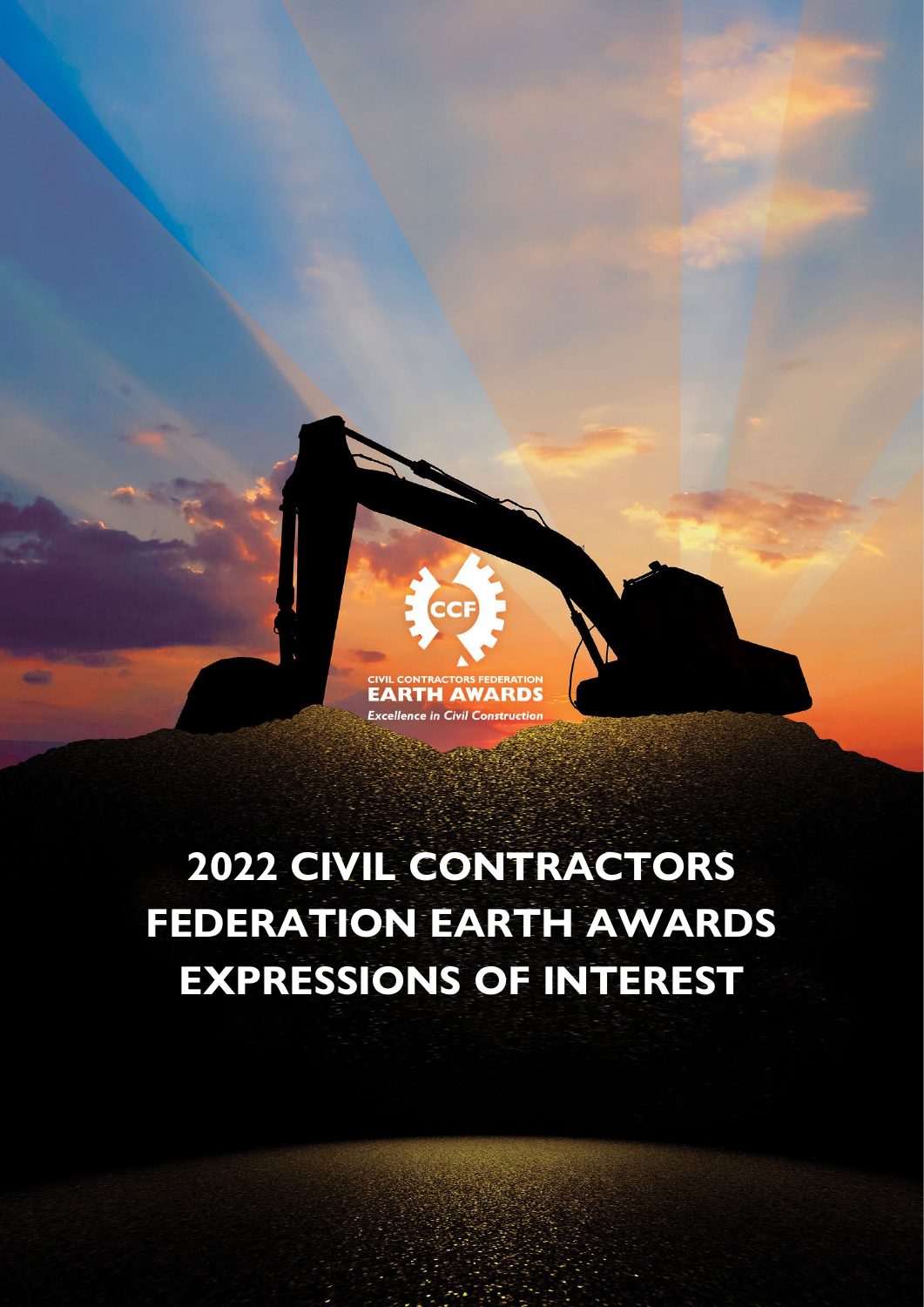

#### **WHY ENTER THE AWARDS?**

The Earth Awards are an ideal opportunity to present your company's capabilities to the industry, your clients and prospective clients. The Earth Awards is not about awarding prizes to projects. Rather, it is awarding excellence in project **delivery.**

Be recognised as a finalist or winner at state/territory and national levels for your company's excellence in project delivery. The awards recognise civil construction companies who have excelled in:

- Project & construction management
- Innovation
- People development & training
- Quality management
- Safety management
- Environmental management
- Stakeholder management.

### **PROJECT AWARD CATEGORIES**

N.B. All project category values must take into consideration the projects final cost inclusive of variations and GST.

- Project Value Up to \$2M
- Project Value \$2M to \$5M
- Project Value \$5M to \$10M
- Project Value \$10M to \$30M
- Project Value \$30M to \$75M
- Project Value \$75M to \$150M
- Project Value Greater than \$150M.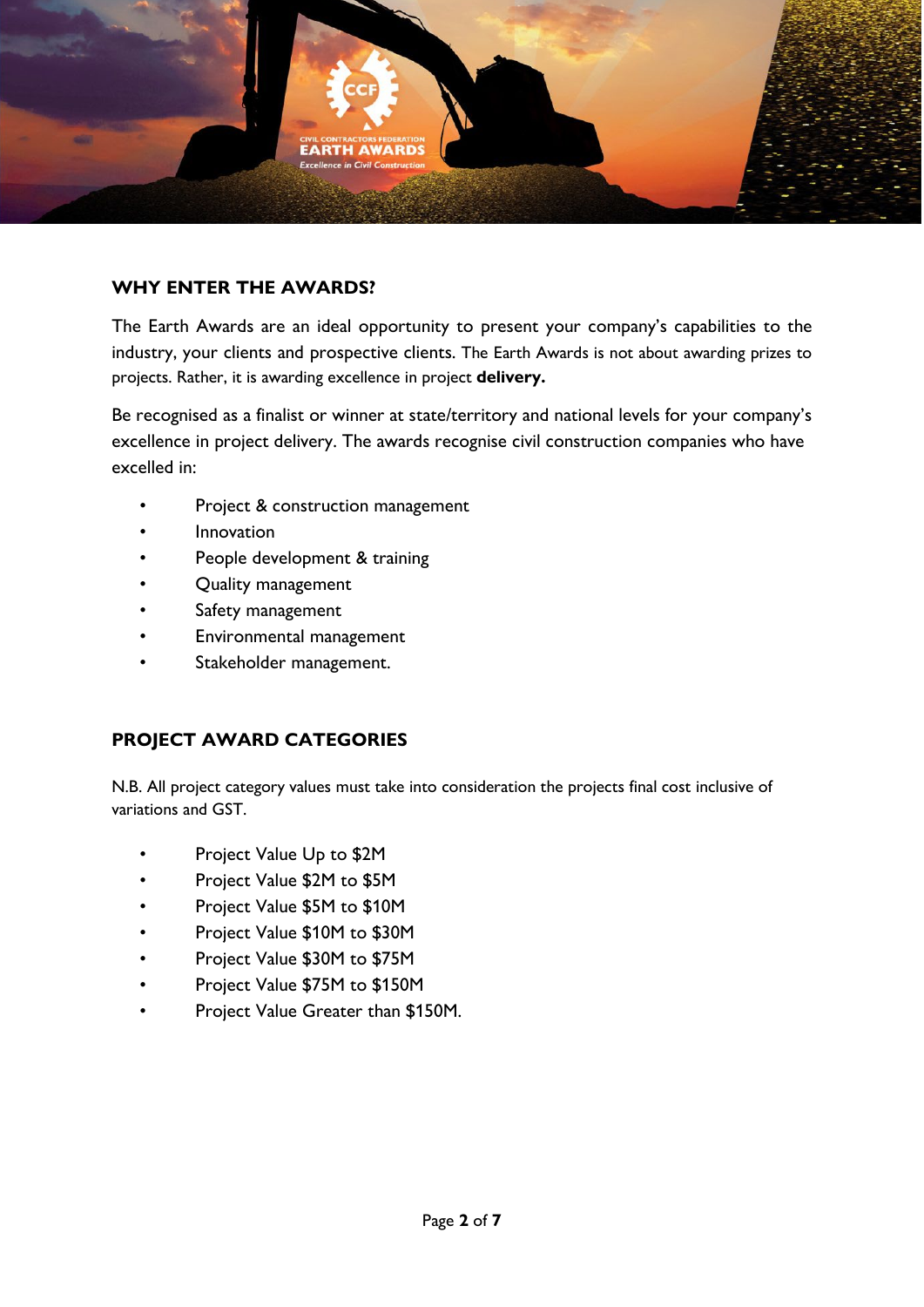

# **JUDGING CRITERIA**

Submissions will be assessed against the following criteria:

### **1. Project & Construction Management (30%)**

- Project Planning & Management
- Construction excellence and industry best practice
- Technical complexities
- Project timing/milestones and budgets.

#### **2. Innovation (20%)**

• Innovation concept and implementation.

### **3. People Development & Training (10%)**

• Initiatives / Programmes / Recognition.

### **4. Quality Management (10%)**

Planning management and outcomes.

#### **5. Safety Management (10%)**

Planning management and outcomes.

#### **6. Environmental Management (10%)**

Planning management and outcomes.

### **7. Stakeholder Management (10%)**

Planning management and outcomes.

#### **EARTH AWARDS DETAILS**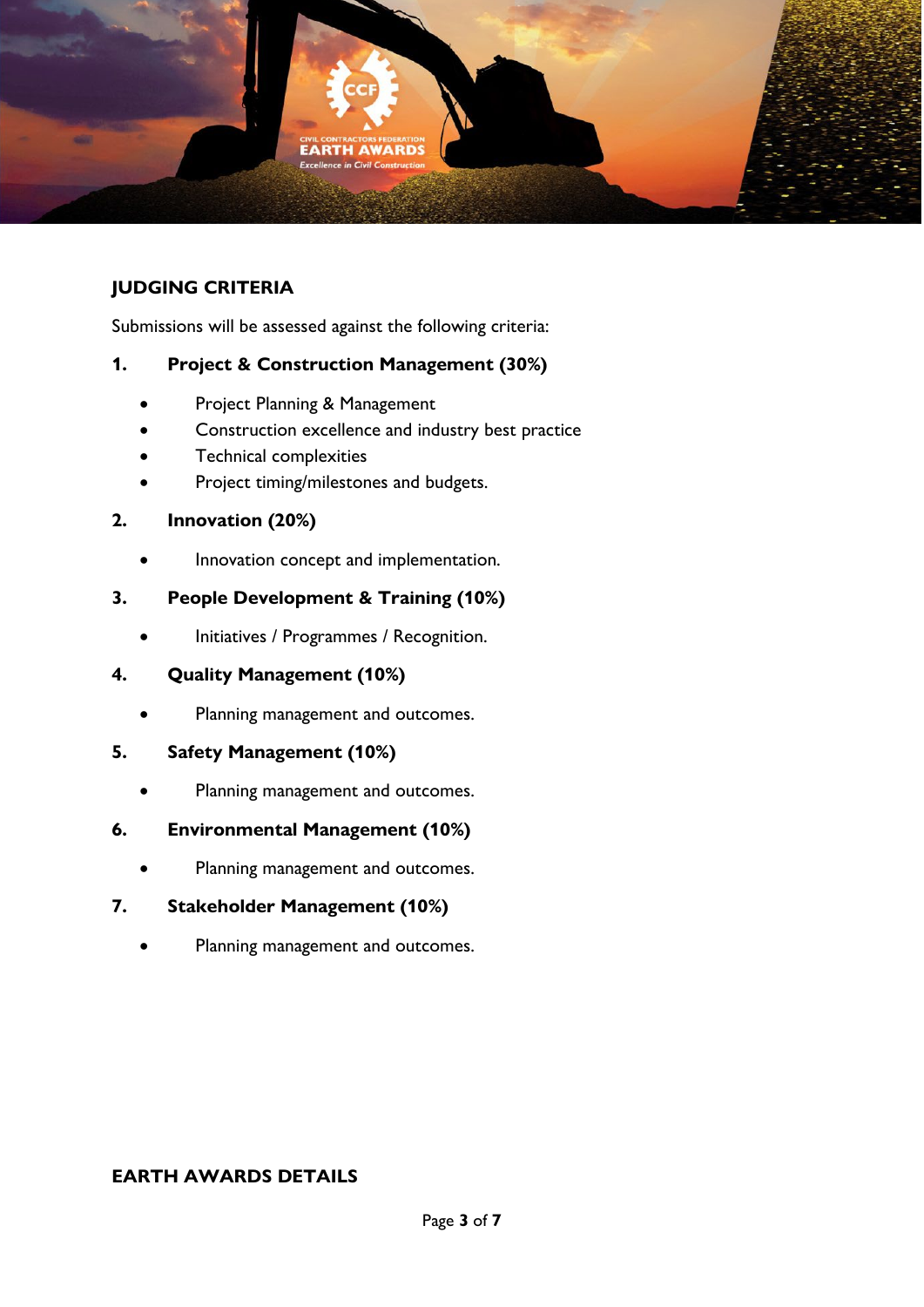

#### WHO CAN ENTER?

The Earth Awards are open to all Australian civil construction companies. Entries are welcome for projects involving either:

- Single Contractors; or
- Joint Entry; involving contractor/client/consultant/designer; or
- Overseas aid projects CCF Members only in the Asia/Pacific region (companies entering such projects will be required to assist in travel costs for judging).

#### **ELIGIBILITY**

A project is eligible for the CCF WA Earth Awards if the project has been completed in the 12 months prior to June 30 2022 or has reached 'practical completion stage' (Ref. AS4000 – 1997) as at June 30 2022.

#### **WHAT IS INVOLVED?**

#### STEP 1

Complete the EOI form and send to your local CCF state/territory. This formalises your interest in nominating your project. A copy of the Earth Awards submission guidelines will then be forwarded to you to assist in the preparation of your submission.

#### STEP 2

The submission guidelines will include:

- Closing date for your submission
- Checklist for each judging criteria
- Payment details
- State/territory awards event details
- Submission guidelines for your entry
- Privacy & confidentiality statement form.

#### STEP 3

Contact the CCF state/territory and book tickets for the relevant awards event/s.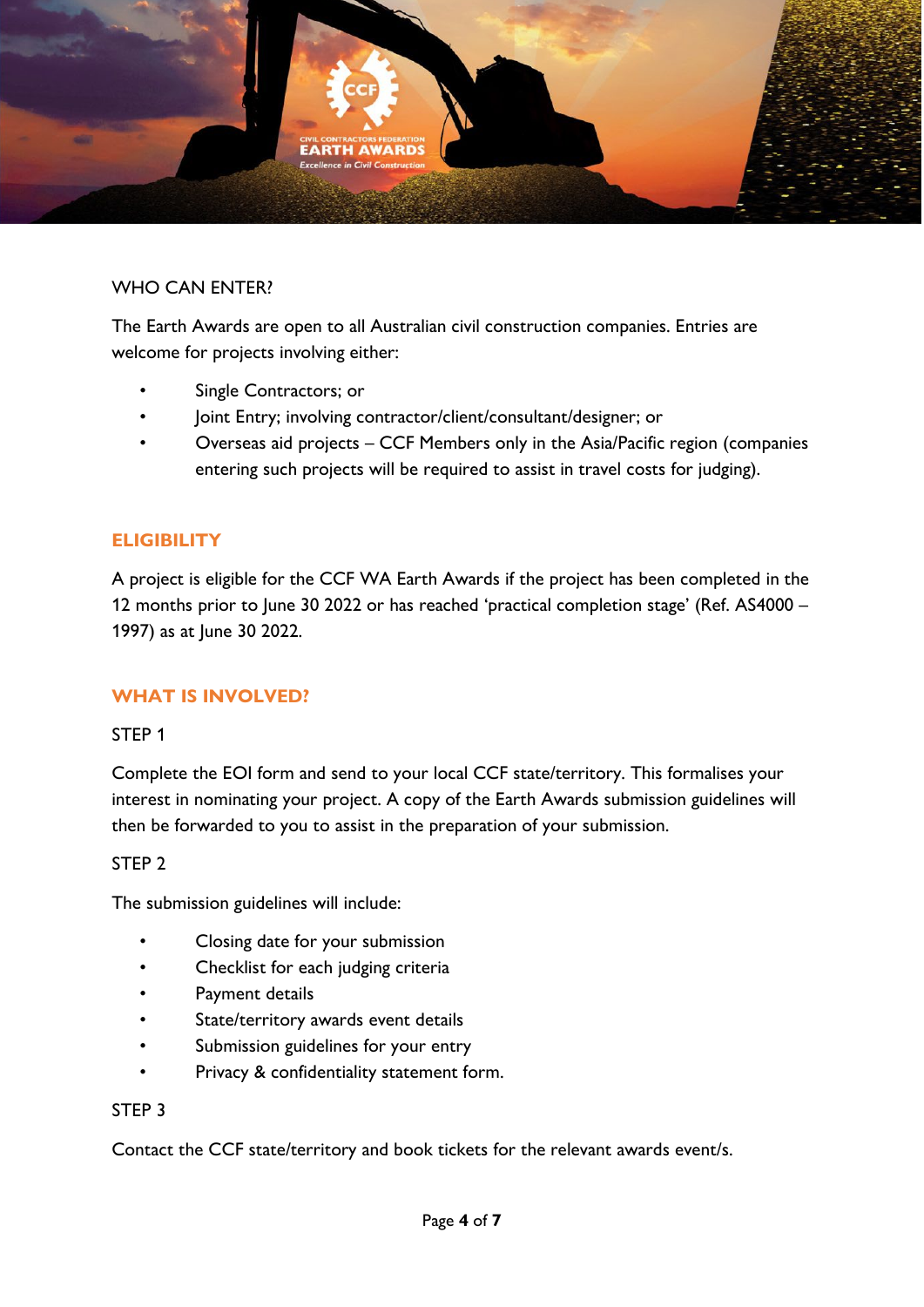

NOTE: All state winners automatically become finalists in the National Earth Awards. National finalists are judged separately, and winners will be presented at the National Earth Awards in Canberra on Friday 11 November 2022. Details will be available online at www.civilcontractors.com closer to the event.

### **HELP & GUIDANCE**

Your local CCF state/territory will be able to assist you with any awards questions you may have. We can also connect entrants with skilled writers/designers who can assist in putting together an Award Submission.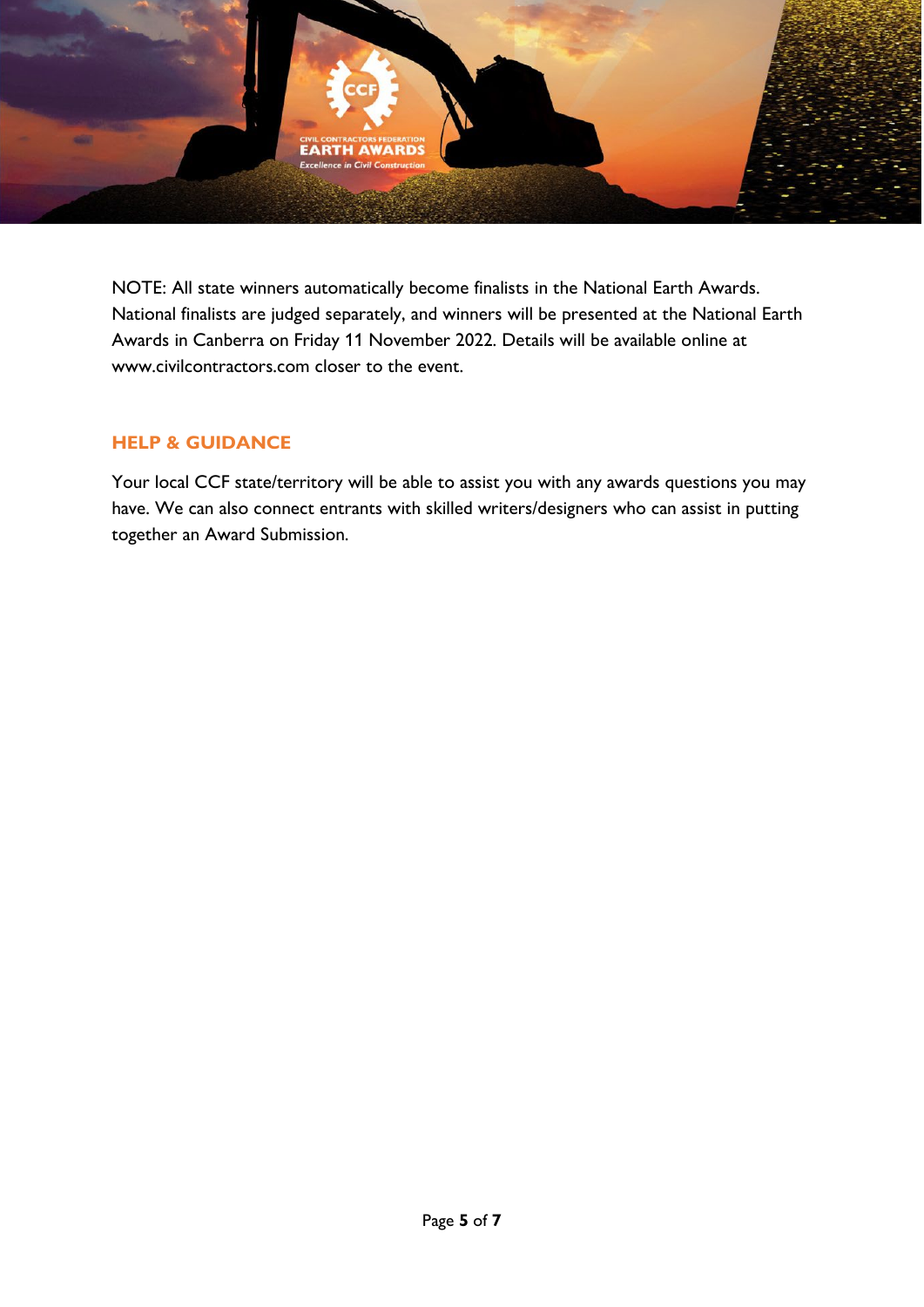

# **EXPRESSION OF INTEREST FORM**

#### ENTRANT NAME(s) as it is to appear on an awards certificate:

Please list the entrant name for each different project on separate lines if you are entering multiple EOIs for the awards. However, joint ventures need to be listed on the same line.

#### PROJECT NAME(s) as it is to appear on an awards certificate:

Please list the name for each different project on separate lines if you are entering multiple EOIs for the awards.

| - |  |
|---|--|
|   |  |

PLEASE CONFIRM THE PROJECT COSTS INCLUDING VARIATIONS (INC. GST):

\$

| PLEASE TICK WHICH PROJECT CATEGORY/ CATEGORIES YOU WISH TO ENTER INTO<br>(If entering more than one EOI, number the boxes to correlate with the projects above)<br>N.B. All project category values are GST inclusive |  |  |
|-----------------------------------------------------------------------------------------------------------------------------------------------------------------------------------------------------------------------|--|--|
| Project Value Up to \$2M                                                                                                                                                                                              |  |  |
| Project Value \$2M to \$5M                                                                                                                                                                                            |  |  |
| Project Value \$5M to \$10M                                                                                                                                                                                           |  |  |
| Project Value \$10M to \$30M                                                                                                                                                                                          |  |  |
| Project Value \$30M to \$75M                                                                                                                                                                                          |  |  |
| Project Value \$75M to \$150M                                                                                                                                                                                         |  |  |
| Project Value Greater than \$150M                                                                                                                                                                                     |  |  |